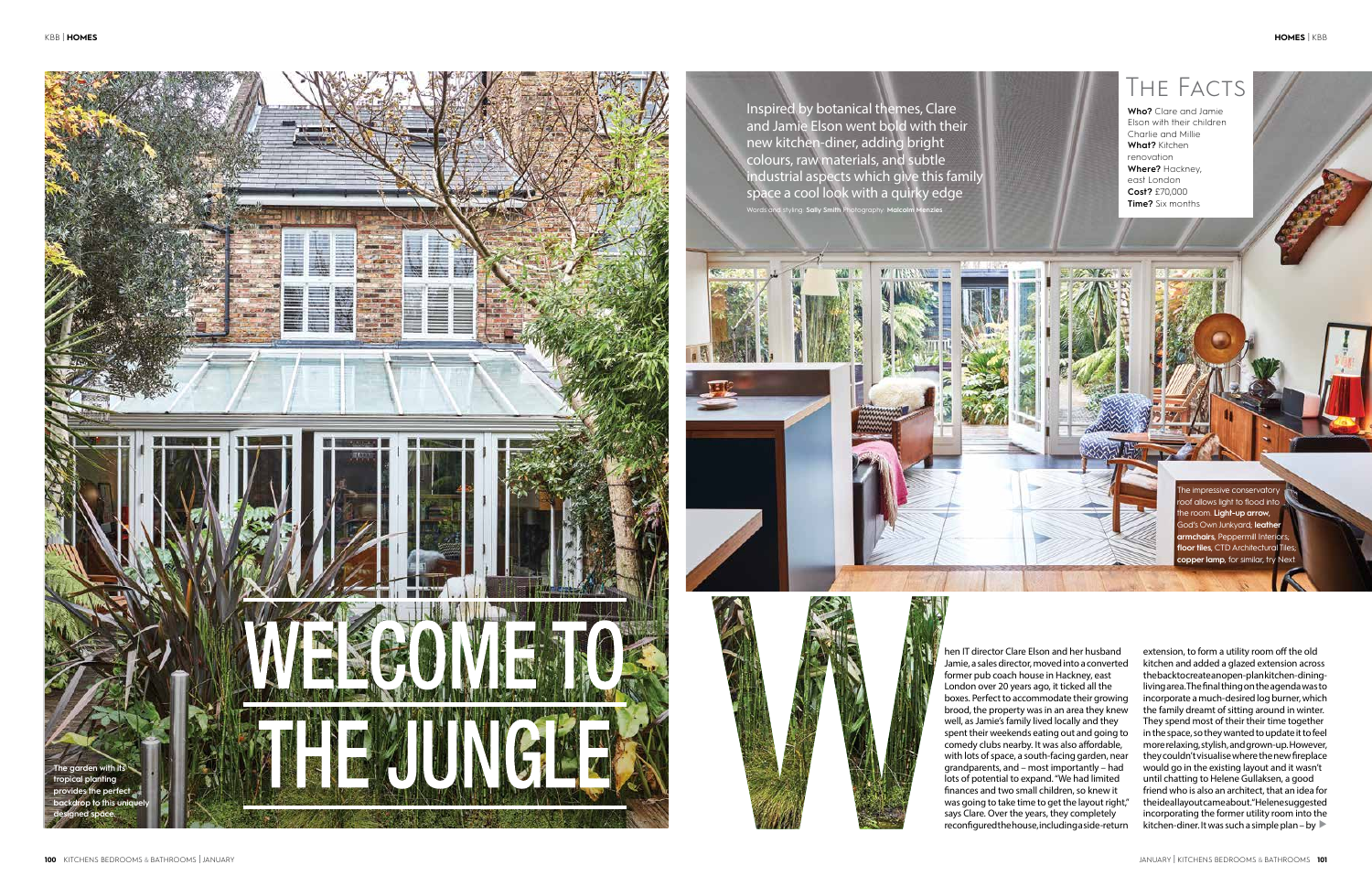The conservatory had almost no work done, apart from installing the long sought-after log burner. Additionally, the couple replaced old terracotta tiles for new monochrome ones, imported from Italy, to give it a more retro look. "We really enjoyed the entire process from start to finish – nothing was too much trouble," adds Jamie. "The space is now an area we all come and luxuriate in while enjoying the log burner in the winter, with the doors wide open in the summer. It feels so much more light and airy than it used it be."  $\blacktriangleright$ 

finishes with a mix of different colours and textures for the new cabinetry. "Pinterest was invaluable," she explains. "I spent hours finding patterns and materials that appealed to me and created lots of moodboards." The couple also love their garden – so much so that Clare was particularly keen on reflecting this in the overall look. "The dining area's wallpaper is like a work of art," she says. "I wanted a design with a botanical and 'jungle-y' feel. It was extremely expensive – it's made of silk and was printed to order – but it was worth every penny."

knocking down this small room it opened up all sorts of possibilities," says Clare. "Eventually, we decided this would be the perfect place to put a new dining area, creating more space within the glazed extension for seating."

Jamie contacted building company Modern Arc, who he already knew from an earlier project, to carry out the works as soon as Helene had finished drawing the plans. "It was going to be a big job, as the builders had to knock down the rear exterior wall at the back of the house and the side-return wall that housed the utility room and put in steels to support the rest of the property," explains Clare. "I remember the day the builders arrived. It was Millie's 17th birthday – it felt like they were going to pull the house down."

The next challenge was to find a place to put the old utility room's contents. That's where Simon Tipper, owner of specialist cabinetmaking company Tipper Joinery – who the couple contracted to design their kitchen after Jamie's sister recommended him – came in. "Simon had the idea to use the area under the stairs, so we extended the kitchen slightly into the rarely used front room, to give us enough space for storage and larger appliances behind the chalkboard door," says Clare. Simon also designed the living area furniture.

> $\rightarrow$  The made-to-measure birch dining **table** with white laminate top, by Tipper Joinery, fits the room perfectly. **Wallpaper**, Timorous Beasties; **chairs**, for similar, try Made; **pendant lights**, for similar, try Artisanti .





 $\leftarrow$  The woodburning stove has been integrated with bespoke furniture, including a handy log store. **Woodburning stove**, Stoves; **lamp**, for similar, try Dwell; **coffee table**, for similar, try Atkin & Thyme.

When it came to the kitchen style, Clare and Jamie knew they weren't going to be happy with anything off the shelf. "I didn't want a design that would date quickly. It had to feel classy. I imagined it to be like a members' club you would find in London," Clare explains. The couple love to socialise with family and friends, so the new space had to provide flexibility for daily family life as well as for entertaining and working. "Simon was completely on our wavelength, which was great" she says. "We spent hours in his workshop in east London, experimenting with different layouts and design variations in a range of colours and finishes until we were certain every aspect was right." Their decision: a completely bespoke kitchen, not restricted by the standard carcass dimensions and heights, which Simon built by hand. The cabinets are made from birch ply, which they chose for being strong and stable, with a mix of surfaces including white oak, petrol blue, and copper. In terms of the layout, the couple placed the large island in the middle

of the room to help separate the kitchen, dining, and living spaces. It features a seating area, integrated hob, and a wine cooler. "The only thing I would change is the extractor. I wish it had been built flush with the ceiling so we couldn't see it," says Clare. "However, there wasn't enough space between the joists to build it in, so we made a feature of it by constructing a box around the fan to make it the same size as the island."

In terms of style, the couple like industrial influences, which is reflected in pieces like the stainless-steel worktop. "It was a bit of a leap of faith," says Jamie. "It is almost indestructible and you can put hot pans on it. It's actually fitted the wrong way up – shiny side down – with the top side sanded to give it a bit of pattern and texture." They also included block shelving, which Simon cleverly designed to flow seamlessly with the room's natural divide and the split-level flooring between zones.

When it came to the décor, Clare was studying for an art history degree during the project and was inspired to have metallic

This island unit is 45mm thick with a stainless -steel worktop providing plenty of space for cooking. **Cabinetry,** Tipper Joinery; **barstools**, Rockett St George; **wine cooler, for similar, try AEG; fridge-freezer**, for similar try, Fisher & Paykel; **hob and oven**, Neff.